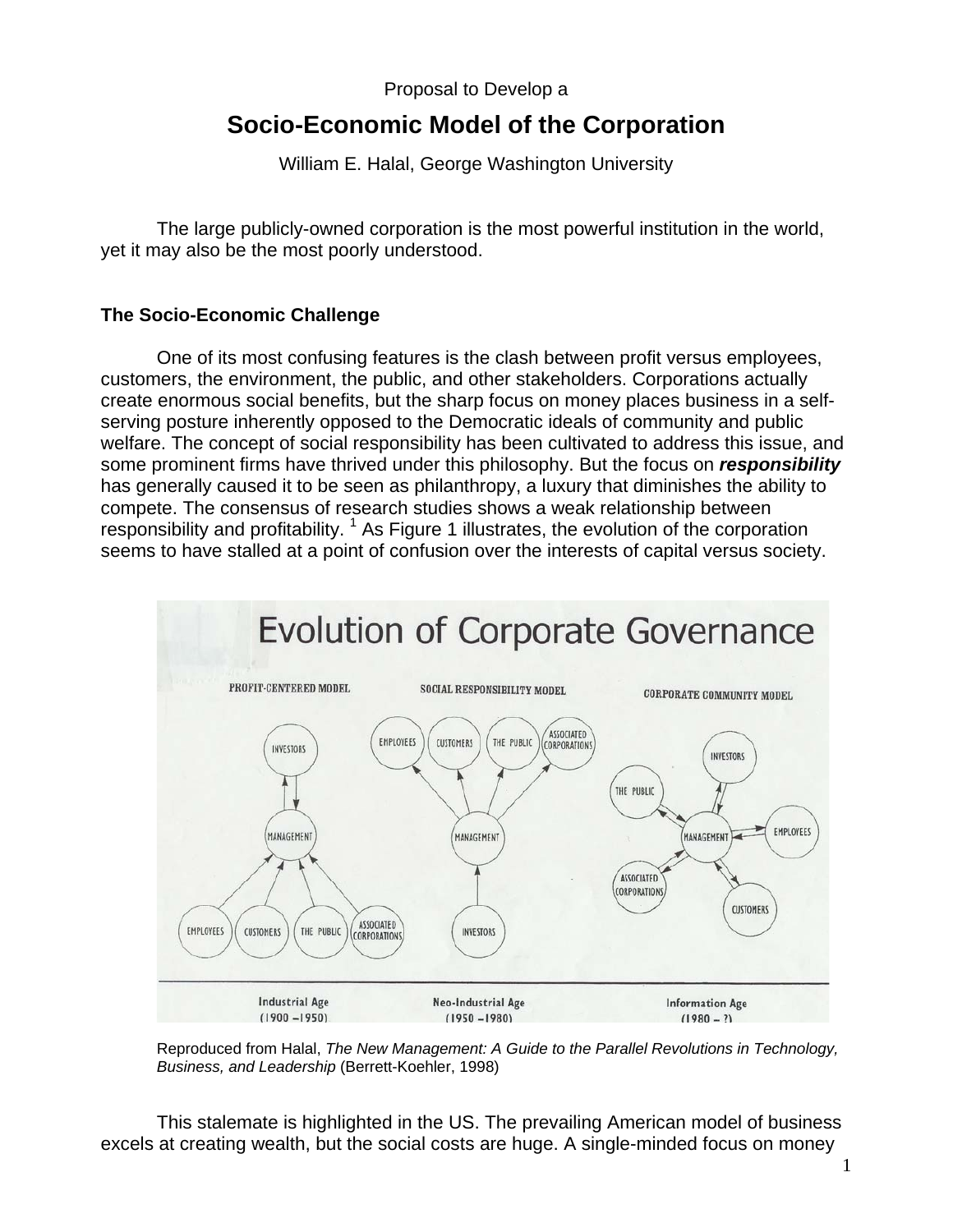is largely responsible for creating the largest gap between rich and poor since the Great Depression, a history of Enron-type financial scandals, exorbitant CEO pay, and a backlash against globalization. Because business interests influence national policies and culture, this same problem has also fostered unprecedented Federal budget deficits and lower quality of life than Europe, Japan, and other modern nations. The issue was highlighted when a respected professor condemned prevailing corporate practices. <sup>2</sup>

## **The Emerging Knowledge Corporation**

A richer model has been emerging that views business as a *socio-economic institution* or a "corporate community."<sup>3</sup> (Figure 1) With the rise of a knowledge-based global economy, it has become apparent that knowledge assets are becoming more crucial to economic success than capital. Managers today are dependent on educated employees to produce innovative, high-quality work. Fierce competition has forced a constant drive to better understand customers' needs. Alliances with suppliers and other business partners are now a competitive advantage. And the environment has become a strategic concern as developing nations triple the level of global pollution. Surveys show 80% of managers now understand they must collaborate with their stakeholders. 4

Table 1 present results of previous research modeling these resource flows of the typical corporation. The data illustrate that social resources are several times as large as the financial sums, confirming that social issues are of huge importance and roughly comparable to financial interests. The data also highlight the inherently creative role of business in creating social wealth as well as financial wealth by integrating diverse resources into a synergistic whole. The main conclusion of this line of work is that a far more productive and legitimate role awaits the large corporation.

# Table 1 - **The Socio-Economic Corporation**

|                                   |                                        |                                              |                                                                | Return-0n-                             |
|-----------------------------------|----------------------------------------|----------------------------------------------|----------------------------------------------------------------|----------------------------------------|
| <b>Stakeholder</b>                | <b>Resources</b>                       | <b>Benefits</b>                              | <b>Costs</b>                                                   | <b>Resources</b>                       |
|                                   | 'R)                                    | (B)                                          | (C)                                                            | (B-C/R)                                |
| <b>Investors</b>                  | Equity/debt                            | Dividends/Interest<br>Capital gains          | <b>Capital Losses</b>                                          | Return-On-<br>Investment               |
| <b>Employees</b>                  | Education,<br>Training,<br>Knowledge   | Wages & Benefits,<br><b>Job Satisfaction</b> | Disabilities,<br>Meals & Travel,<br><b>Job Dissatisfaction</b> | Return-On-<br><b>Human Resources</b>   |
| <b>Customers</b>                  | Search costs,<br><b>Purchase Price</b> | Utility (consumer<br>surplus)                | Damages,<br>Depreciation,<br>Maintenance                       | Return-On-<br>Purchase                 |
| <b>Public</b>                     | <b>Public Assets</b>                   | Taxes.<br>Contributions                      | Public Services,<br>Environmental<br>Damage                    | Return-On-Public<br>Assets             |
| <b>Associated</b><br><b>Firms</b> | Assets of Firms                        | Sales of Firms                               | <b>Expenses of Firms</b>                                       | Return-On-<br><b>Associated Assets</b> |
| Total<br>Corporation              | Total<br><b>Resources</b>              | <b>Total Benefits</b>                        | <b>Total Costs</b>                                             | Return - On<br>Resources               |

# **Corporate Model**